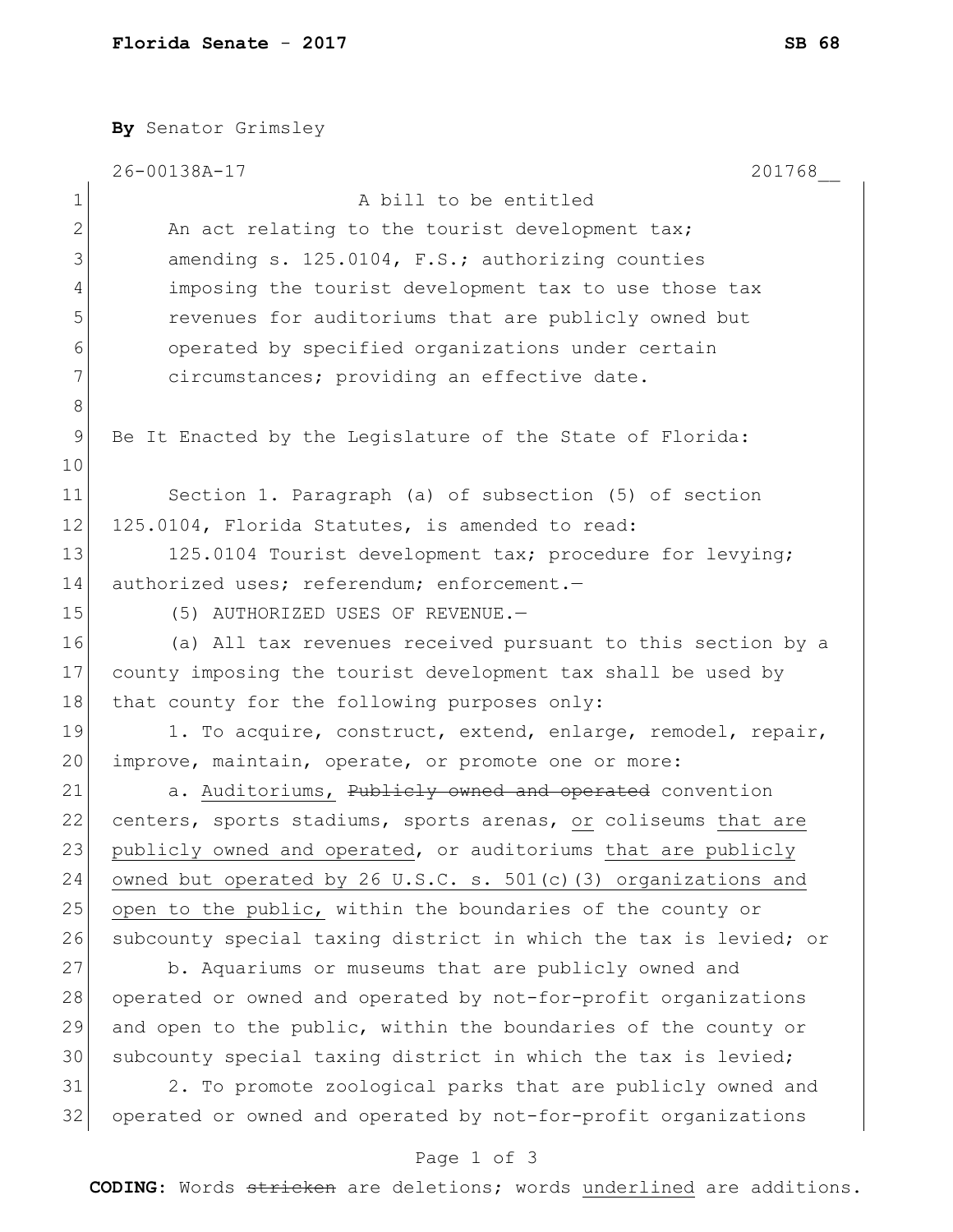```
26-00138A-17 201768__
```
33 and open to the public;

34 3. To promote and advertise tourism in this state and 35 nationally and internationally; however, if tax revenues are 36 expended for an activity, service, venue, or event, the 37 activity, service, venue, or event must have as one of its main 38 purposes the attraction of tourists as evidenced by the 39 promotion of the activity, service, venue, or event to tourists;

 4. To fund convention bureaus, tourist bureaus, tourist information centers, and news bureaus as county agencies or by contract with the chambers of commerce or similar associations 43 in the county, which may include any indirect administrative costs for services performed by the county on behalf of the 45 promotion agency; or

46 5. To finance beach park facilities or beach improvement, 47 maintenance, renourishment, restoration, and erosion control, 48 including shoreline protection, enhancement, cleanup, or 49 restoration of inland lakes and rivers to which there is public 50 access as those uses relate to the physical preservation of the 51 beach, shoreline, or inland lake or river. However, any funds 52 identified by a county as the local matching source for beach 53 renourishment, restoration, or erosion control projects included 54 in the long-range budget plan of the state's Beach Management 55 Plan, pursuant to s. 161.091, or funds contractually obligated 56 by a county in the financial plan for a federally authorized 57 shore protection project may not be used or loaned for any other 58 purpose. In counties of fewer than 100,000 population, up to 10 59 percent of the revenues from the tourist development tax may be 60 used for beach park facilities.

## 61

## Page 2 of 3

**CODING**: Words stricken are deletions; words underlined are additions.